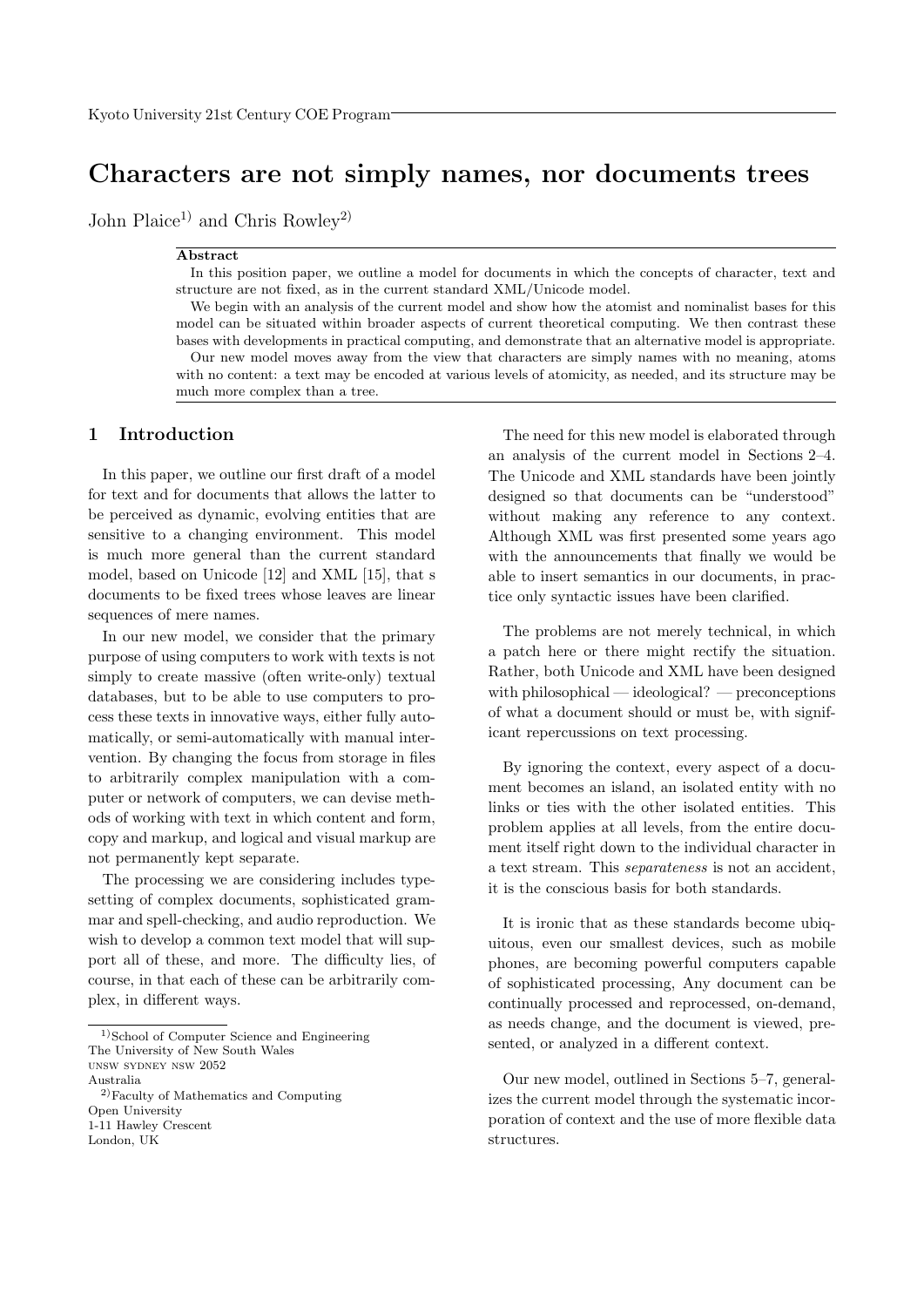#### 2 Unicode/XML as Standard Model

We present the key principles of the two standards, starting with the XML design goals [15, §1.1]:

- XML shall be straightforwardly usable over the Internet.
- XML shall support a wide variety of applications.
- XML shall be compatible with SGML.
- It shall be easy to write programs which process XML documents.
- The number of optional features in XML is to be kept to the absolute minimum, ideally zero.
- XML documents should be human-legible and reasonably clear.
- The XML design should be prepared quickly.
- The design of XML shall be formal and concise.
- XML documents shall be easy to create.
- Terseness in XML markup is of minimal importance.

To summarize, it was important for the XML designers to have a quickly prepared standard for documents that are easy to parse and to create, with no worries about efficiency, utility or compactness. Thus no special focus was given to text.

As for the documents themselves, their structure is given below [15, §2]:

Each XML document has both a logical and a physical structure. Physically, the document is composed of units called entities. An entity may refer to other entities to cause their inclusion in the document. A document begins in a "root" or document entity. Logically, the document is composed of declarations, elements, comments, character references, and processing instructions, all of which are indicated in the document by explicit markup. The logical and physical structures must nest properly. . . .

Because of the nesting of logical and physical structures, an XML document is a tree with a single root. For text, the XML standard adds [15, §2.1–2]:

This specification, together with associated standards (Unicode and ISO/IEC 10646 for characters, Internet RFC 1766 for language identification tags, ISO 639 for language name codes, and ISO 3166 for country name codes), provides all the information necessary to understand XML Version 1.0 and construct computer programs to process it. . . .

Definition: A parsed entity contains text, a sequence of characters, which may represent markup or character data.

Definition: A character is an atomic unit of text as specified by ISO/IEC 10646. . . .

Legal characters are tab, carriage return, line feed, and the legal characters of Unicode and ISO/IEC 10646.

The design principles for Unicode are given below [12, pp.15–6]:

The Unicode Standard draws a distinction between characters and glyphs. Characters are the abstract representations of the smallest components of written language that have semantic value. They represent primarily, but not exclusively, the letters, punctuation, and other signs that constitute natural language text and technical notation. Characters are represented by code points that reside only in a memory representation, as strings in memory, or on disk. The Unicode Standard deals only with character codes.

Glyphs represent the shapes that characters can have when they are rendered or displayed. In contrast to characters, glyphs appear on the screen or paper as particular representations of one or more characters. A repertoire of glyphs makes up a font. Glyph shape and methods of identifying and selecting glyphs are the responsibility of individual font vendors and of appropriate standards and are not part of the Unicode Standard.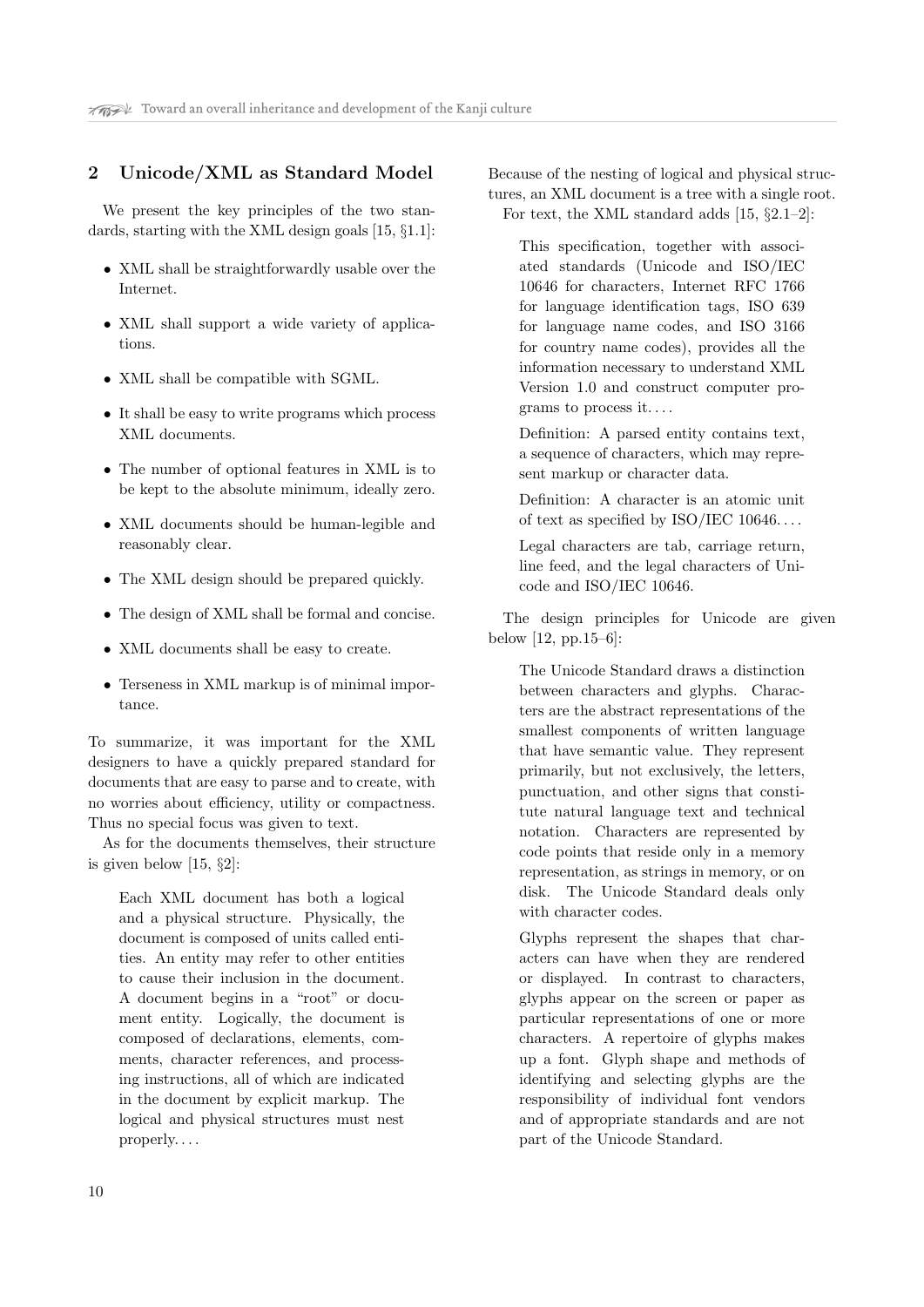Various relationships may exist between character and glyph: a single glyph may correspond to a single character, or to a number of characters, or multiple glyphs may result in a single character.

Therefore, if we put together the text principles from XML and the Unicode principles, we read that the XML standard essentially hands all responsibility for text to Unicode; but Unicode deals only with character codes, with only a few ad hoc extensions to specify properties of these characters. It seems that there is as yet no standard to deal with text as anything more than a sequence of bytes, notwithstanding the hype.

## 3 Atomism: Emptying the Context

The whole XML exercise, and here we refer not simply to the overtly stated principles, but also to the actual practice, is that a document is created to be stand-alone. It might refer to external resources, using URIs, but the document itself has fixed structure and content. A document designer must ensure that a document includes all the information necessary for its use, regardless of the context in which it might be used. The document is self-contained.

The philosophical principle behind this approach is called atomism. The atomist view of the universe, commonly associated with the names Leucippus and Democritus (5th century B.C.E.) is that the cosmos is composed of indivisible atoms, moving through empty space. The opposite philosophical standpoint, called plenism, assumes that there is no empty space and the atoms, if they exist, are not indivisible.

This debate is best known in physics with respect to the nature of light. The atomist view, upheld by Newton, Einstein, Schrödinger, maintains that light is made up of particles. Throughout most of the twentieth century, this has been the standard model, where the particles are called photons. The plenist view is that there is a luminiferous aether and that light is a wave, a vibration of the aether. It was the standard model in the nineteenth century, upheld by Huyghens, Fresnel, Maxwell and Planck.

In computing, the atomist view corresponds to object-oriented programming, while plenism corresponds to intensional programming, in which a program is assumed to be adapt to an evolving multidimensional context [7].

With respect to documents, the atomist point of view is not new. It has been the dominant position since the development of the printing press under Gutenberg and the subsequent production of books sold as commodities. Peter Ramus (1515– 1572) played a significant role in developing the view that a book should be self-contained, defining the basic precepts at the beginning, followed by the text and the subsequent conclusions. Both Marshall McLuhan and Walter Ong have written at length about the transformation from the age of manuscripts to the age of books.

That the atomist point of view prevailed with the development of printed books was perhaps an inevitable process. Certainly this is the point of view put forward by McLuhan in his Gutenberg Galaxy. If a book is passed from one reader to the next, it is the same book each time it is read (unless of course someone annotates it or tears the pages).

However, for a digital text, the process is different, because it is actively rendered every time that it is to be viewed. Since this is the case, one can possibly have the choice of having it rendered *differently* each time that it is to be read. In other words, we can imagine having the document presented differently as the context changes.

The work initiated by William Wadge in intensional documents [13] begins with this idea and goes much further. Here the very structure of the document can become context-sensitive. This idea has been applied experimentally by Manolis Gergatsoulis and Panos Rondogiannis to XML to produce Multidimensional XML [10]. More recently, the authors have contributed to adding these ideas to the Omega Typesetting System [6].

#### 4 Nominalism: The Focus on Syntax

Related to atomism is a philosophical doctrine called nominalism, in which universals are rejected, leaving only names. The Unicode standard is clearly nominalist, as it states that "The Unicode Standard deals only with character codes", which are identified by specific names such as LATIN CAPITAL LET-TER G or the even less useful CJK UNIFIED IDEOgraph 4e32. Although the Unicode book does give substantial information about the history of and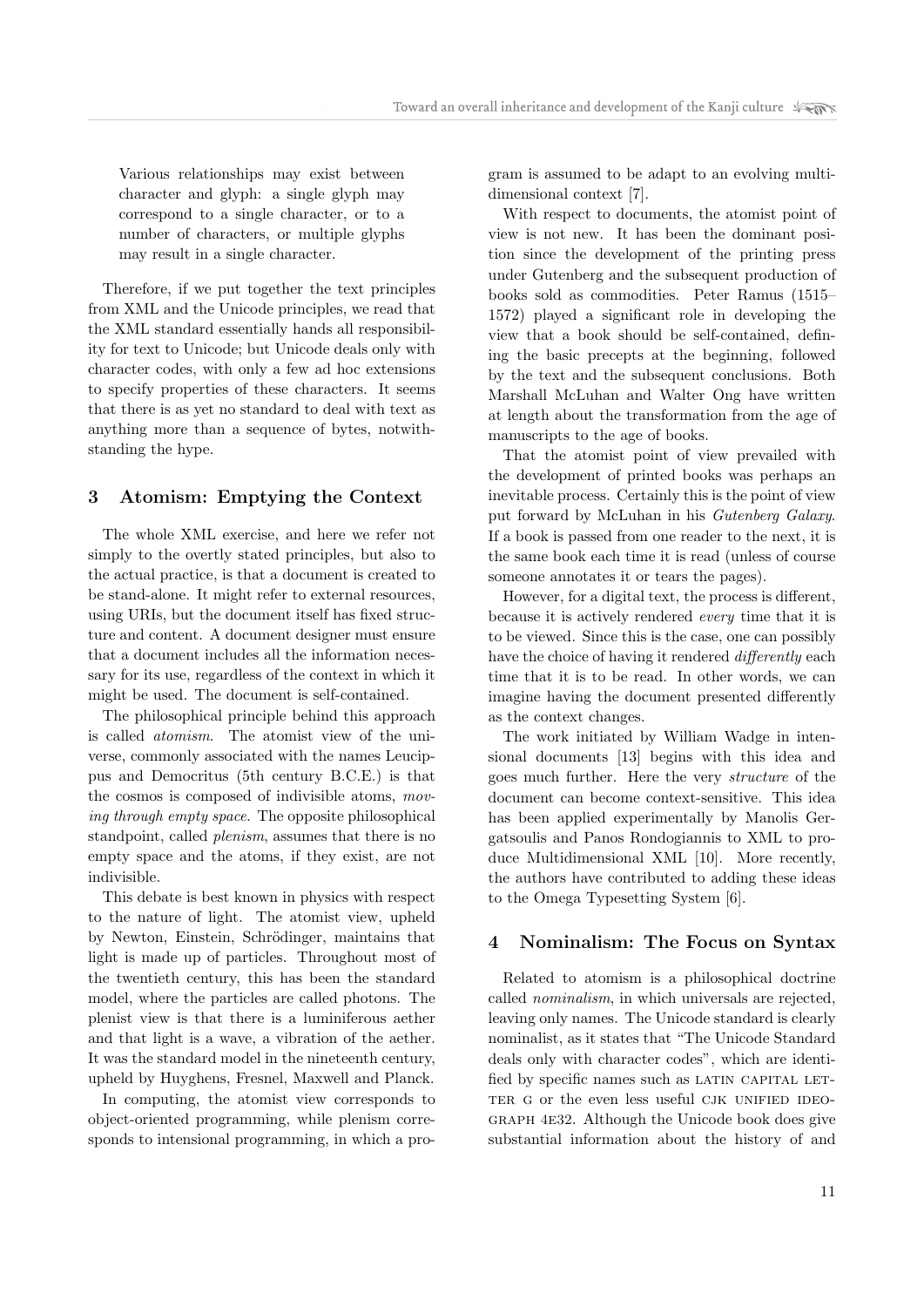relationships between many of these characters, this information is not part of the standard.

The Unicode approach has its utility, giving us a single standard in which one can type most of the world's characters. However, the nominalist approach freezes the world's writing systems at a particular point in time from a single vantage point.

As Yannis Haralambous [5], among others, has been pointing out, what exactly constitutes a glyph or a character is not a clear cut issue, and may well vary through time, language and culture, i.e., even characters may be context-dependent. And in cultures using Chinese characters, the actual set of characters is continually growing, as old characters are discovered and new ones are created.

This focus on names is consistent with the obsession of much of theoretical computer science with what are called syntactic theories, in which all of computing is limited to "following pointers". As an example, Robin Milner, Turing Award winner and inventor of the  $\pi$ -calculus, expresses himself in an interview with Martin Berger [2]:

BERGER: The concept of names and naming is very important in your work. When did it occur to you that this is a fundamental notion in computing? That you have these points where you can interact, that you can hide. . . ?

MILNER: ... I think it was when we found out that you could encode data as processes with name passing. . . . you can get all the data, not by means of other kinds of objects, but as processes. And the way you access the data is via interaction and the interaction is via names.

The implications of such statements are that some of the most sophisticated programming found anywhere, such as the kernel of an operating system, where one must continually deal with race conditions, is mere detail, since it simply becomes interaction via names.

Even more extreme statements can be found in the world of mathematics, as exemplified by Martin Gardner, the longtime mathematics editor for Scientific American [4]:

Mathematics is not only real, but it is the only reality. That is that entire universe

is made of matter, obviously. And matter is made of particles. It's made of electrons and neutrons and protons. So the entire universe is made out of particles. Now what are the particles made out of? They're not made out of anything. The only thing you can say about the reality of an electron is to cite its mathematical properties. So there's a sense in which matter has completely dissolved and what is left is just a mathematical structure.

Even the material nature of the universe, with its limitless complexity, can be put into question!

The problem lies not in the use of abstractions, nor in the use of names, but in the supposition that abstractions are the only reality or are simple "zoom-outs" from more complex interactions happening at a lower level. Rather, they should be viewed as abbreviations, useful in some but not necessarily all situations.

## 5 Computers are for Computing

Implicit to all of these systems is the idea that computers do not actually do anything: they are just used to shuffle things around. The astonishing processing power of even the smallest computers of today seems to exist only to serve documents preprocessed elsewhere and downloaded from the network.

Yet, first-year courses in programming all focus on iteration and recursion, each of which is used to repeatedly manipulate a data structure where certain parameters have changed values.

It is this point that we consider to be the most important when trying to develop a new model for text. We should be concerned not simply about the format for files, but, more importantly, about the kinds of data structures and the kinds of manipulations that we wish to undertake on these data structures. As Niklaus Wirth wrote almost 20 years ago. "Algorithms  $+$  Data Structures  $=$  Programs" [14].

A new model for text should assume that a computerized text is a multi-faceted, dynamic data structure in which, through automatic processing and manual intervention, including editing, it can be transformed many times over into something new, annotated, or added to, without having to force everything into a fixed, atomized tree.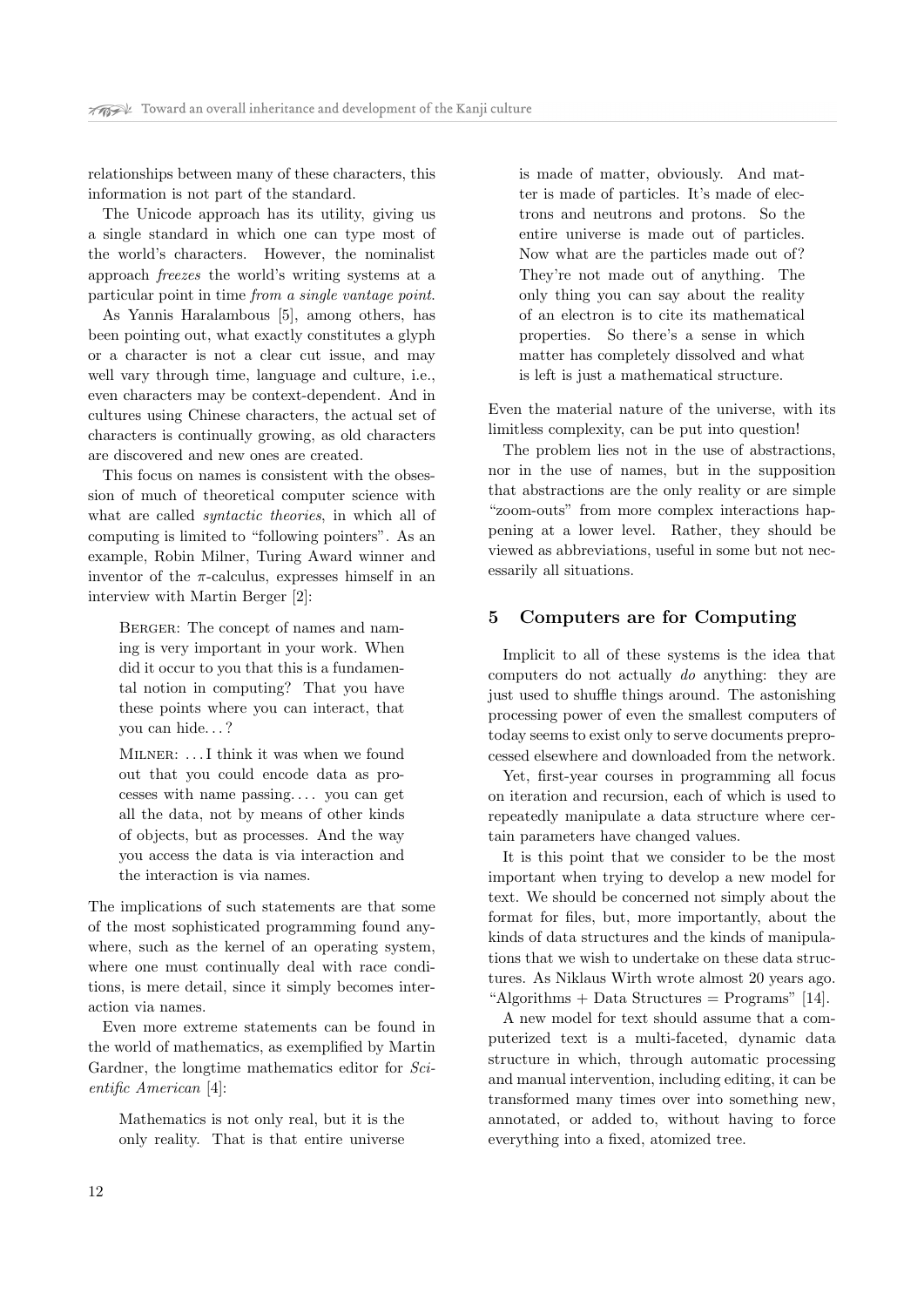#### 6 Incorporating the Context

Since this is a position paper, we will only outline the proposed model. In particular, we will not focus on syntactic issues, and will follow the advice given by Ashcroft and Wadge in [1] and give the prescriptive semantics that we wish the new model to follow. Exact operational and syntactic issues will be dealt with in future papers.

The simplified version of the model we are presenting in this section is a direct generalization of the existing XML/Unicode model. The important extra ingredient is that context has been incorporated at all levels. In other words, we can assume that we are still dealing with structures resembling trees whose leaves are sequences of "characters".

Thus we begin with the idea of a multidimensional context (see [7]). We then consider a document to be an intension, i.e., a mapping from contexts to extensions; for now, these extensions closely resemble current XML/Unicode documents. This practice, used in intensional programming, has its origins in the logical work of Carnap [3]. In logic, these contexts are called possible worlds and they correspond to a complete description of a system. In our model, the idea is that each distinct context specifies a complete document tree.

Since the set of possible contexts is unboundedly large, all of these possible document trees cannot be stored separately. Instead, it is the intension that is encoded, rather than the separate extensions. Thus this intension must, for each entity, encode how the extension of that entity varies with the context.

In practice this encoding of an intension would be done in either of two ways, or a mixture of the two. First, the extension-specification of an entity can vary parametrically according to the values of one or more dimensions of the context; this is the simple case. Second, a finite collection of possible specifications can be given and, for each specification, information is added to determine that the subset of contexts for which that specification should be used. We call each of these separate extensionspecifications a version of that entity.

This approach has already been demonstrated to be useful in the development of Multidimensional XML. However, here we go further, in that we consider that the context affects not just the structure of a document (the XML part), but also

the text itself (the "Unicode characters" and their interpretation). Already, in our other article in this volume [9], we have described the utility of this idea.

Our initial model of text is a still as a sequence of "characters", but now the context determines, for example, their atomicity so such aspects are now variable. For example, an English text can be encoded as Latin letters, or as English words avoiding problems of national spelling variants — or some other structure encoding grammatical components. To keep track of what is being encoded, the text must also be part of the intensional paradigm.

The model goes even further, because even the properties of individual "characters" can depend on contextual information of arbitrary complexity. Such extensions of the text model allow the document itself to keep track of subtleties of character and glyph variants when visual appearance is crucial, as in encoding historical texts.

¿From a technical point of view, we assume that this part of the model will not be difficult to implement, as we will be able to take advantage of the infrastructure created by Paul Swoboda [11].

Note that the context for a document can be changed by many factors, including the actions of applications, such as formatters. The context can therefore change during the processing of a document and this is where much of the computational flexibility and power of this model will become apparent.

## 7 Moving Beyond the Tree

In this section we extend the model of document structure into something very different from that of XML. In this model, multidimensionality is crucial not just for the context, but for the document structure itself and all the associated data structures.

Our fundamental observation is that all but the most trivial documents really consist of multiple streams; these are encoded linearly in existing systems only for historical reasons. For example, a footnote does not "belong" to the text in which it is placed and it is certainly not a subset or substructure of that text. It is only for reasons of convenience when typing that it the footnote text may appear at a particular position in the source file; as far as the document is concerned, a footnote is a separate stream, together with a synchronization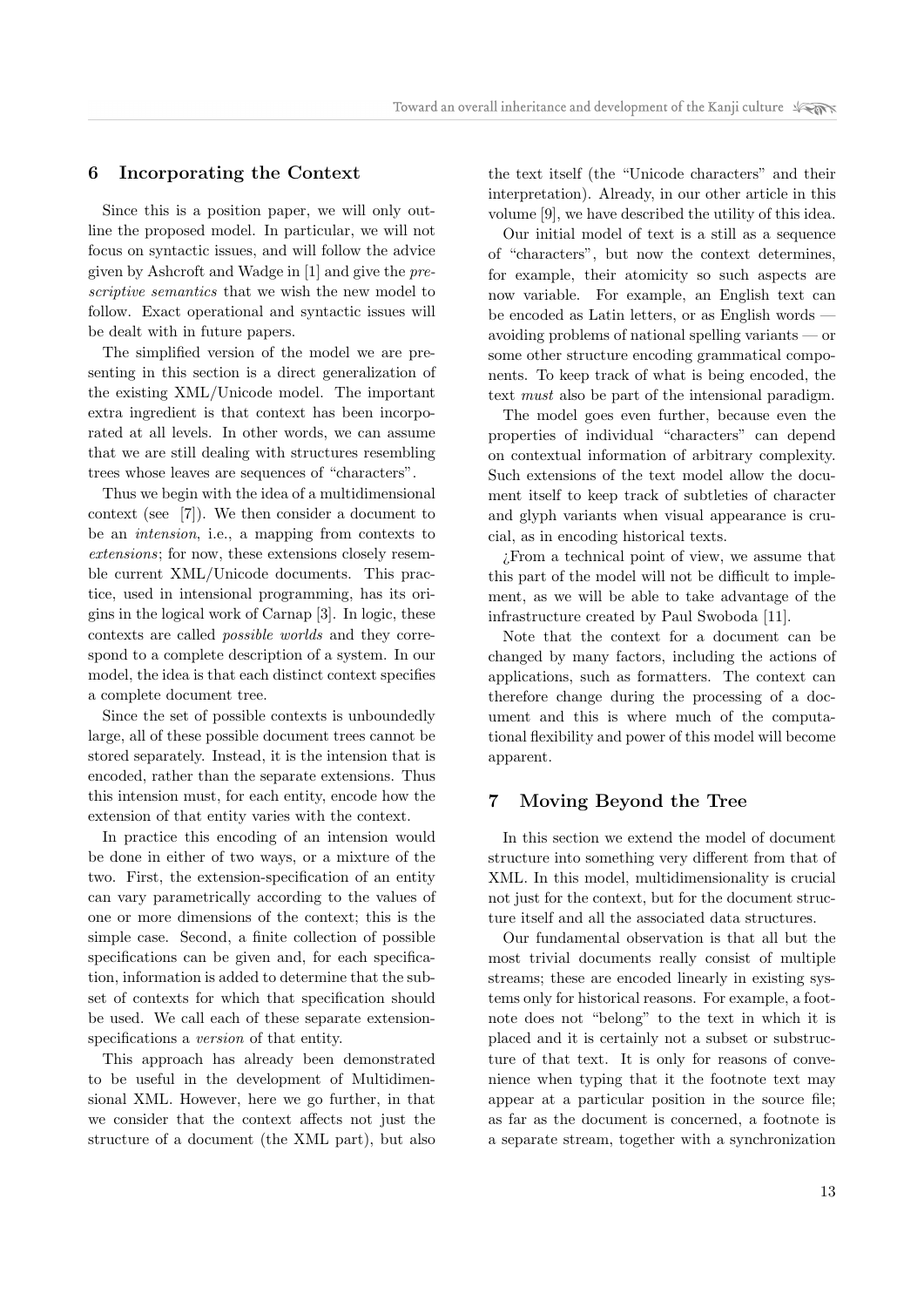structure linking it to a specific position in the main text. This notion of multiple synchronized structures is natural for encoding a wide range of documents, such as commentaries, and it is amenable to building document structures in which one can annotate documents at will.

It is this intuition that we wish to retain for our general model: a document should consist of such synchronized parallel multidimensional structures and thus cannot be understood from a simplistic representation as branches of a tree.

But our model goes even further than this vision, because we observe further that the natural way to represent many elements of a complex document is based on the multidimensional array, as appears in spreadsheets. This structure allows us to encode tables of arbitrary complexity, as well as create an infrastructure for editing and formatting without neglecting their fundamental nature or their relationships to the rest of the document.

The full model also incorporates nested and ordered structures (i.e. the classical tree structures) but integrates them closely with the multidimensional arrays and the synchronized parallel structures. The types of these structures are very general but are definitely not arbitrary, nor are they computationally intractable. Mixed hierarchical and tabular structures (not arbitrary, but very well structured) are also becoming more common in databased applications. A simple example: each of the rows in a table is decomposed into nested sub-rows or even nested sub-tables.

To summarize, such structures are a long way from the classical structures of computing, such as the relational database and the tree, but they are also far from being 'arbitrary relations'. They are needed because they appear quite naturally in documents, particularly as follows.

- In generalized tabular data, which is often naturally multi-dimensional with no preferred dimension.
- In documents with multiple, unrelated hierarchies.
- As multiple streams with 'synchronisation points'.

#### 8 The Utility of Our Model

In this section we briefly describe a number of the many tasks in document processing that will take advantage of the new model. We are of course aware that good, innovative systems that are based on ideas developed to solve an apparently specialized problem often turn out to be productive in more main-stream applications. Thus it is likely that when our model is implemented and is shown to be well suited to text processing, then it will be equally useful for many other applications.

We begin with some simple examples, at the word or phrase level:

- Japanese text is known to need pronunciation information readily available. This should be integral to the text.
- For teaching applications this is probably even more important for English (which also has multiple pronunciations).
- Asynchronous textual communication needs a lot of enrichment: the equivalent of the nontextual bits of synchronous communication.
- 'Information matching' is not 'string matching' as the former needs information about: atomicity, equivalences and order relations on substrings and, for non-exact matching, topological relations on the 'information content' of the text. A very simple example: comparing a US text and a UK text.
- Many commonly occurring text strings have a 'meaning' that is more formal than that derived from natural language analysis. Some more obvious examples are times, dates and other measurements; less obvious are addresses, and names of people, places, etc. The formal structure and abstract meaning of these often needs to be explicitly encoded as part of the text. Neither of the two extreme current methods of doing this is sufficient: these are additional mark-up or run-time matching to regular expressions.
- All useful text could usefully be linked to dictionary or glossary entries; in some cases this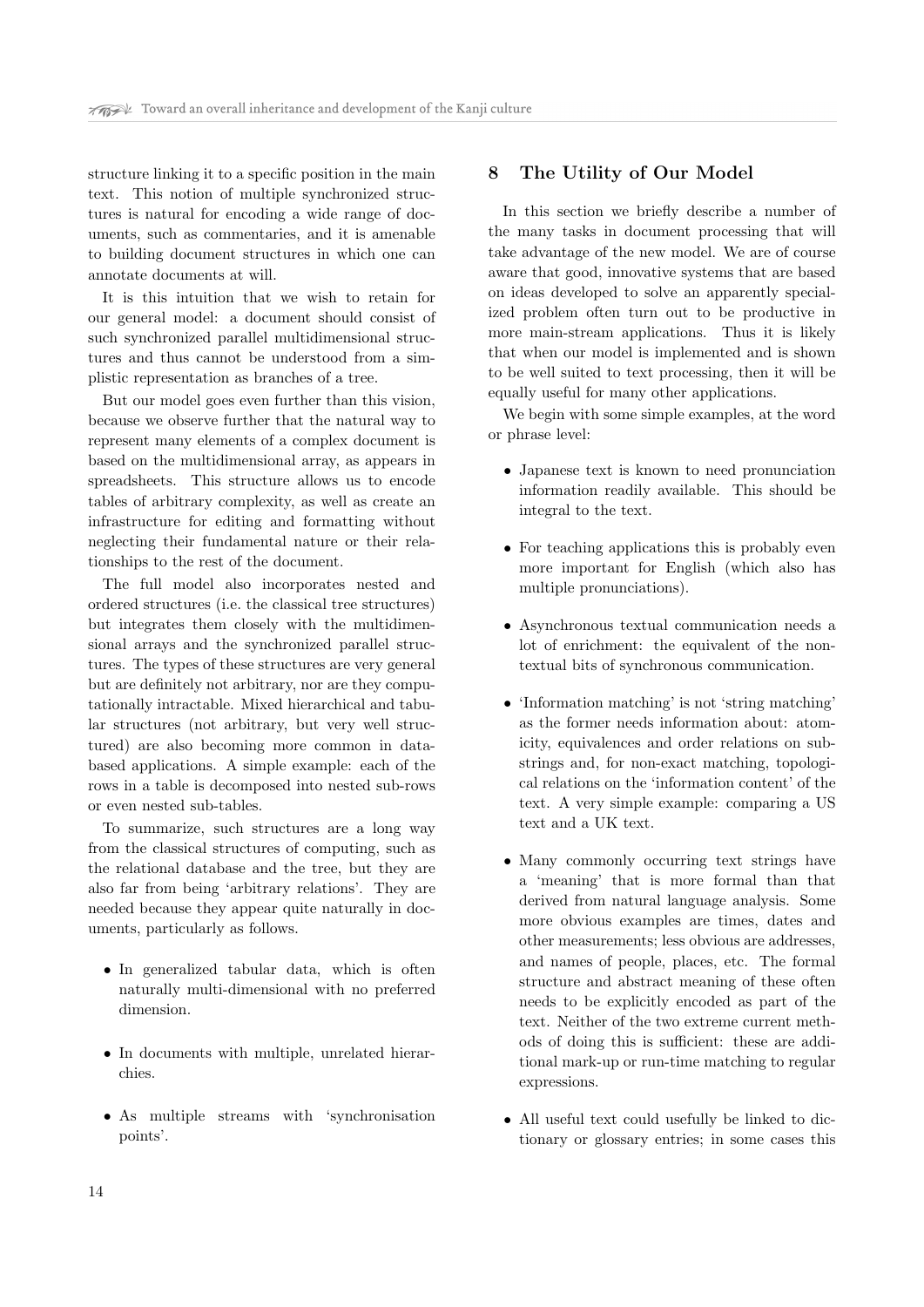should be extended, for example, to concordance data and multiple dictionaries (e.g. learners', etymological, historical, technical).

• In specialized texts, such as teaching texts, engineering specifications or legal documents, words and phrases have precise meanings and relationships that need to be encoded as part of the text.

Even staying within visual presentation of text, a dynamic approach to atomicity and equivalences of substrings are needed to support the following:

- Glyph selection and positioning (typesetting words and punctuation).
- Relative positioning of glyphs (white-space, decorations, punctuation, italic corrections etc).
- Line- and page-breaking.
- Generated text and reuse of text in different contexts.

Any single extra facet of text, such as many of those above, probably can be modelled with an ad hoc extension of the current model: 'Unicode stream + XML structure + IDREFs'. But here we are trying to develop a common model to support at least all aspects of the automation of the following activities: production and typesetting of complex documents, sophisticated grammar and spell-checking, database publishing and audio reproduction. Whilst none of these need be individually complex, any of them may be.

Moreover, taking a glimpse into the future of documents, all of these textual and structural enrichments need a fortiori to be present in the universe of dynamic, interactive and multiply authored documents that may one day fulfil the vision of the original web philosophers.

## 9 Conclusion

The model we have presented, in which contextsensitivity is paramount, and in which parallel and multidimensional data structures are the norm, with multiple levels of atomicity for the "characters", is in our opinion a minimum for working with complex documents with text.

Key to the development of the model was the realization that the Unicode standard freezes what writing is to look like, just at a time when writing is no longer restricted to being fixed. When workers were chiseling texts into stone, they were not worried about subsequent automatic processing of their words since the marks on the tablets, and probably the information they contained, were understood to be eternal.

Eschewing nominalism, and reasserting the interconnectedness of our tasks, offers us many new vistas. We can consider, for example, that editing is a special kind of formatting, in which certain layout aspects are simplified. It is by making analyses of this kind that we will be able to transform this proposed general model into one that is implemented, and used, for a broad variety of tasks involving text.

## Bibliography

- [1] E. A. Ashcroft and W. W. Wadge.  $\mathbf{R}$  for Semantics. ACM TOPLAS 4(2):283–294, 1982.
- [2] Martin Berger. An Interview with Robin Milner. http://nick.dcs.qmul.ac.uk/~martinb/ interviews/milner/
- [3] Rudolf Carnap. Meaning and Necessity. University of Chicago Press. Enlarged Edition, 1956.
- [4] Martin Gardner. Gardner on Gardner: JPBM Communications Award Presentation. Focus – The Newsletter of the Mathematical Association of America 14(6), December 1994.
- [5] Yannis Haralambous. Unicode et typographie: un amour impossible. Document numérique 6(3–4):105–137, 2002.
- [6] John Plaice and Yannis Haralambous. The Omega Typesetting and Document Processing System. http://omega.cse.unsw.edu.au
- [7] John Plaice and Joey Paquet. An Introduction to Intensional Programming. In Intensional Programming I, World-Scientific, Singapore, 1997.